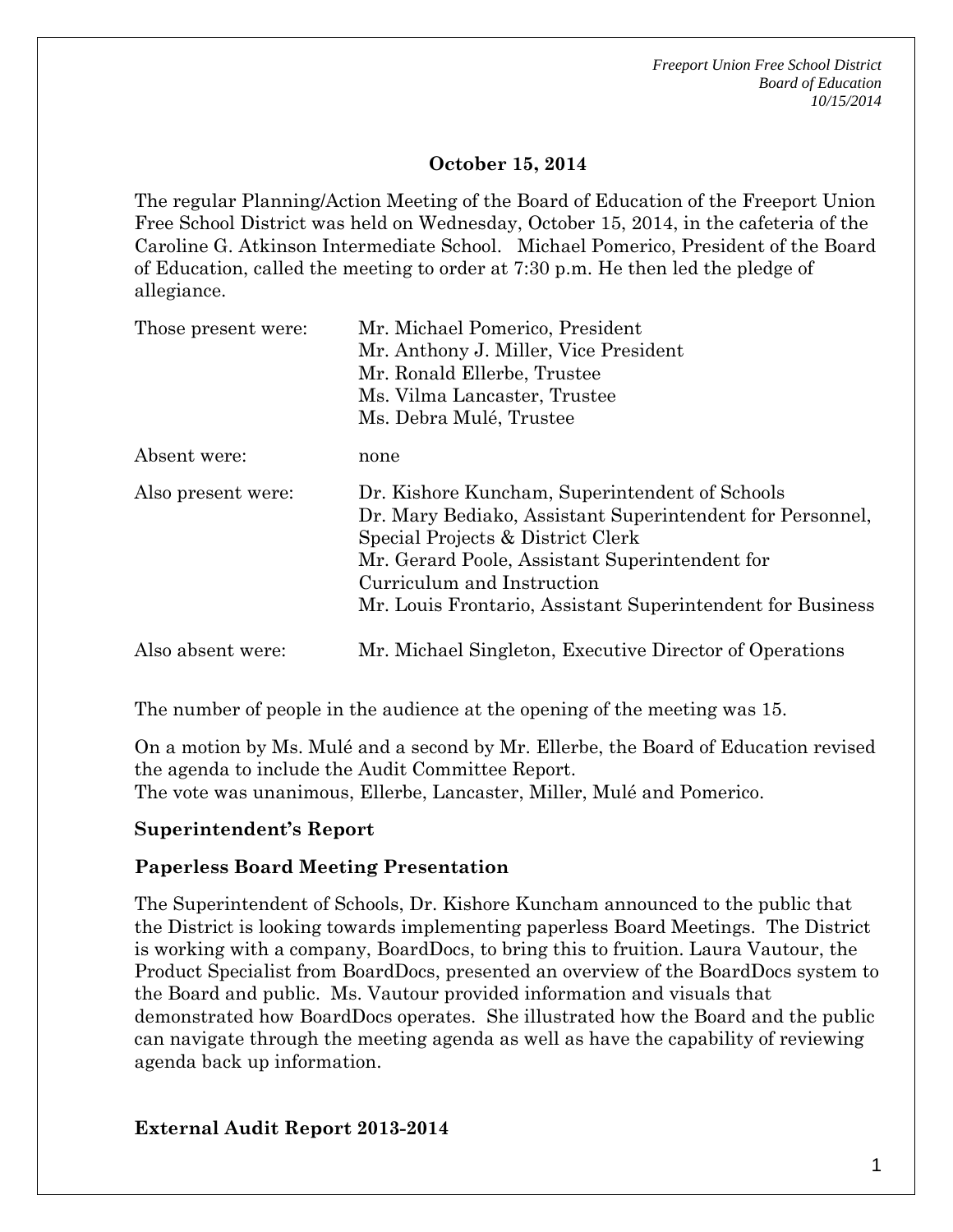*Freeport Union Free School District Board of Education 10/15/2014*

Alan Yu, from Cullen and Danowski, presented the findings of the external audit for 2013-2014 in accordance with government standards. He stated that the annual audit is conducted using the auditing standards issued by the AICPA and Government auditing standards. He reported that their firm was happy to give Freeport School District an "unmodified opinion" report also known as a clear opinion on the district's financial statements. This is the highest opinion a district can receive. He also stated that they were required by Governmental Auditing Standards to report on the District's internal controls over financial reporting and compliance with laws and regulations. He stated that based on results of the audit, they did not find material weaknesses in the District internal controls or material findings of noncompliance. In his opinion, the district is in good standing with its finances. He thanked the Superintendent, his Administration and personnel for their assistance and cooperation during the audit. Dr. Kuncham also thanked Mr. Yu, Mr. Frontario, Ms. Rella and the entire Business Office Staff for their hard work in completing the 2014 external audit.

### **Freeport High School Assessment Data and Changes in Graduation Requirements**

Dr. Kuncham introduced Mr. Gerald Poole, Assistant Superintendent for Curriculum and Instruction who gave a power point presentation regarding the Freeport High School Assessment Data and Changes in Graduation Requirements. (as attached)

### **Board of Education Committee Reports**

The Board of Education reviewed the Legislative Committee Report, the Community Outreach Report and the Audit Committee Report. The reports were accepted by the Board as written.

# **Questions from the Public**

The public was given the opportunity to address the Board of Education. Each speaker was allowed to address the Board for four minutes on any topic. The Board and administration addressed the comments from the public.

### **Items for Action**

On a motion by Ms. Mulé and a seconded by Mr. Ellerbe the following item was approved:

# **CSE/CPSE Minutes**

**BE IT RESOLVED,** that the Board of Education of the Freeport Union Free School District hereby accepts the minutes of the meetings of the committees on special education and preschool special education for the following dates:

July 29, 2014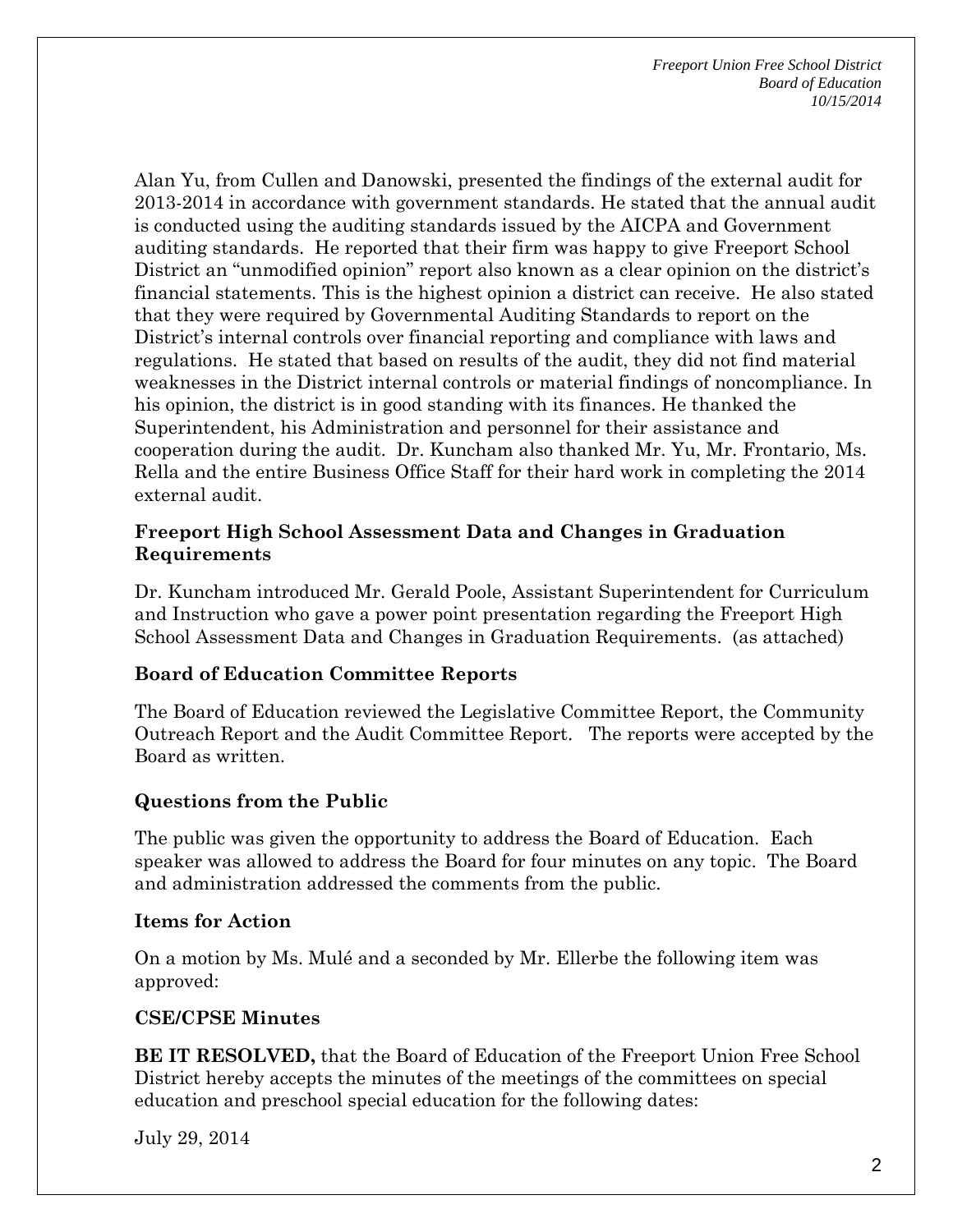*Freeport Union Free School District Board of Education 10/15/2014*

August 25, 28, 2014 September 4, 5, 7, 8, 10, 11, 12, 16, 19, 22, 24, 30, 2014 October 1, 16, 2014

The vote was unanimous, Ellerbe, Lancaster, Miller, Mulé and Pomerico.

On a motion by Mr. Ellerbe and a seconded by Ms. Mulé the following item was approved:

### **Ratification of a Memorandum of Agreement**

**BE IT RESOLVED**, that the Board of Education of the Freeport Union Free School District hereby ratifies the Memorandum of Agreement between the Civil Service Employees Association, Inc., Local 1000, AFSCME and its Civil Service Employee Association (Food Service and Security Unit) and the Freeport Union Free School District dated September 10, 2014. This agreement is effective and covers the period of July 1, 2012 through June 30, 2016.

**BE IT ALSO RESOLVED**, that the Board of Education of the Freeport Union Free School District hereby authorizes the Superintendent of Schools to sign said agreement.

The vote was unanimous, Ellerbe, Lancaster, Miller, Mulé and Pomerico.

On a motion by Mr. Miller and a seconded by Ms. Lancaster the following item was approved:

### **Establishment of the Measurement Periods for the Implementation of the Patient Protection and Affordable Care Act for On-going and Variable Hour Employees – Year 2 and Thereafter**

**Whereas,** the Patient Protection and Affordable Care Act requires the Freeport Union Free School District to determine full-time status of ongoing employees in order to establish eligibility for health insurance coverage; and

**Whereas**, eligibility must be determined prior to the start of the health plan each year; and

**Whereas**, the regulations under the Patient Protection and Affordable care Act allow for look-back measurement periods to be used for ongoing employees to determine whether an employee is a full-time employee; and

**Whereas,** the Freeport Union Free School District desires to establish a look-back standard measurement period, administrative period and stability period for its ongoing employees; and

**Whereas**, the Freeport Union Free School District provides a health plan and is a participating municipality under the New York State Health Insurance Program (NYSHIP).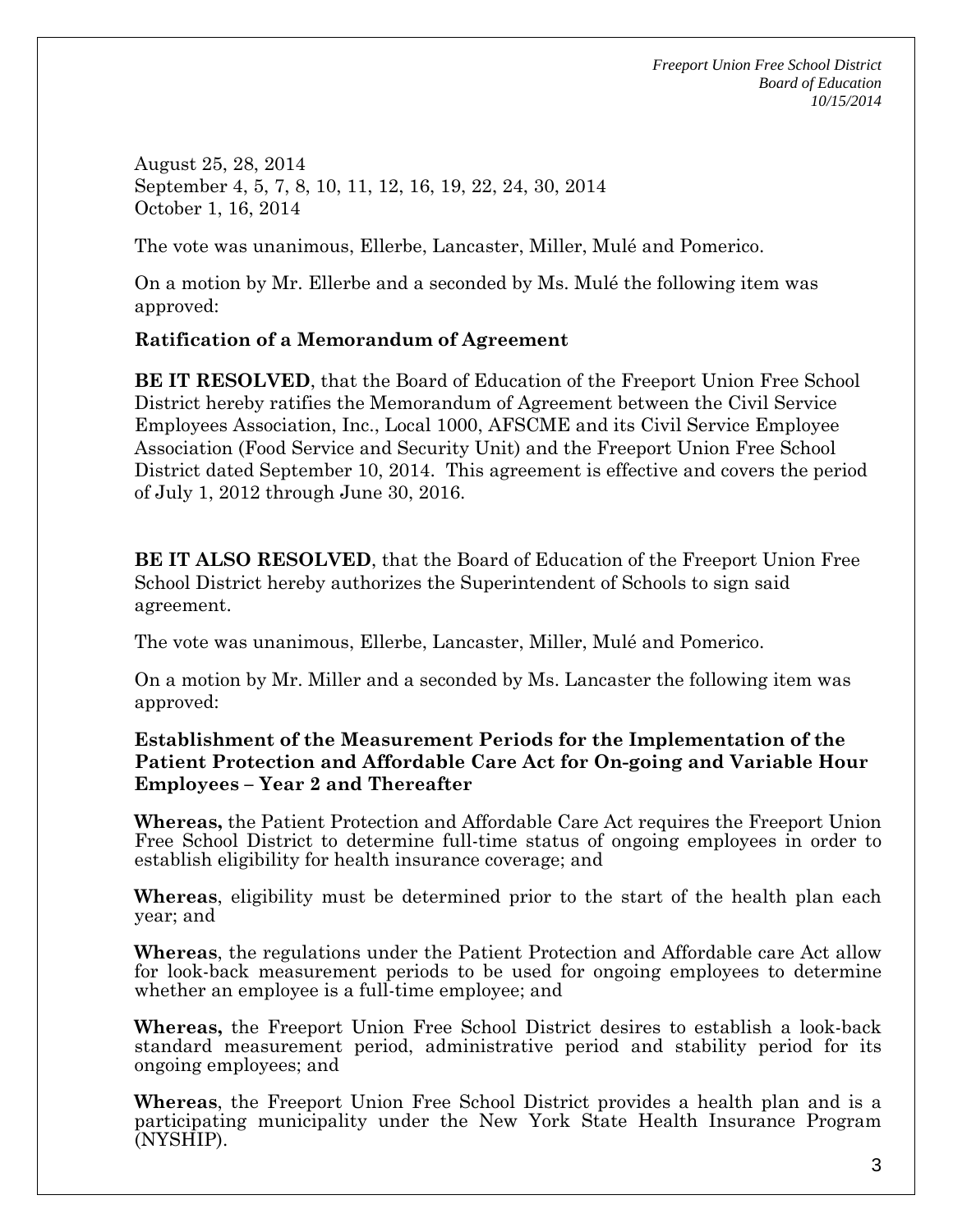**Whereas**, the Freeport Union Free School District's health plan year is a calendar year which runs from January 1st through December 31st; and

**NOW THEREFORE, BE IT RESOLVED**, that the standard measurement period for ongoing employees shall be a period of 12 consecutive months to be measured; and

**BE IT FURTHER RESOLVED**, that the administrative period for ongoing employees shall be a period of 90 days to begin immediately after the standard measurement period; and

**BE IT FURTHER RESOLVED**, that the stability period for ongoing employees, determined to have averaged at least 30 hours of service per week (130 hours of service per calendar month) during the standard measurement period, shall be a period of 12 consecutive calendar months to begin immediately after the administrative period; and

**BE IT FURTHER RESOLVED**, that the stability period for ongoing employees, determined not to have averaged 30 hours of service or more per week (130 hours of service or more per calendar month) during the standard measurement period, shall be a period of 12 consecutive calendar months to begin immediately after the administrative period; and

**BE IT FURTHER RESOLVED**, that notwithstanding the foregoing, the Freeport Union Free School District reserves the right to elect to provide insurance coverage to otherwise eligible employees who are not currently provided insurance coverage or to elect not to provide insurance coverage to otherwise eligible employees.

The vote was unanimous, Ellerbe, Lancaster, Miller, Mulé and Pomerico.

On a motion by Mr. Miller and a seconded by Mr. Ellerbe the following item was approved:

**Budget Transfers - General Fund, Final 2013/2014**

**BE IT RESOLVED,** that the Board of Education of the Freeport Union Free School District hereby approves the attached final Budget Transfer within the General Fund for 2013/2014.

The vote was unanimous, Ellerbe, Lancaster, Miller, Mulé and Pomerico.

On a motion by Ms. Mulé and a seconded by Mr. Ellerbe the following item was approved:

**Acceptance of the 2013-2014 External Audit Report** 

**BE IT RESOLVED,** that the Board of Education of the Freeport Union Free School District hereby accepts the Financial Audit Report for the fiscal year 2013-2013 as prepared by our independent external auditors.

The vote was unanimous, Ellerbe, Lancaster, Miller, Mulé and Pomerico.